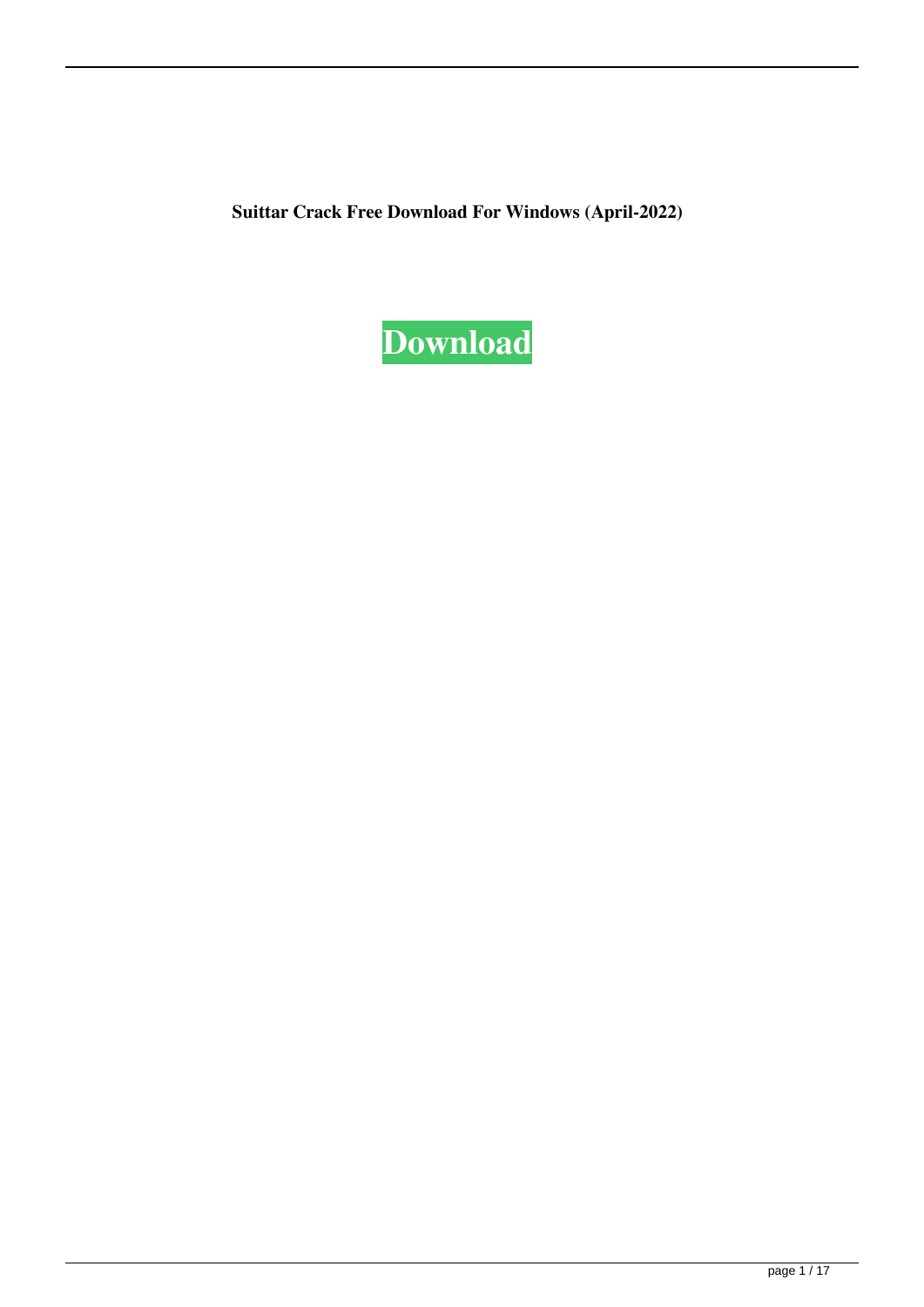My Twitter App Suittar is a Java based application that only requires users to enter their Twitter user account information and set the Internet connection. Needs My Twitter App Suittar is a Java based application that only requires users to enter their Twitter user account information and set the Internet connection. Usage Simply paste your Twitter username, follow us on Twitter @Suittar, tap on my app and wait for the app to open. Your Tweets will be updated instantly. Open your browser and enter the Suittar URL to view your tweets online. Pricing The application is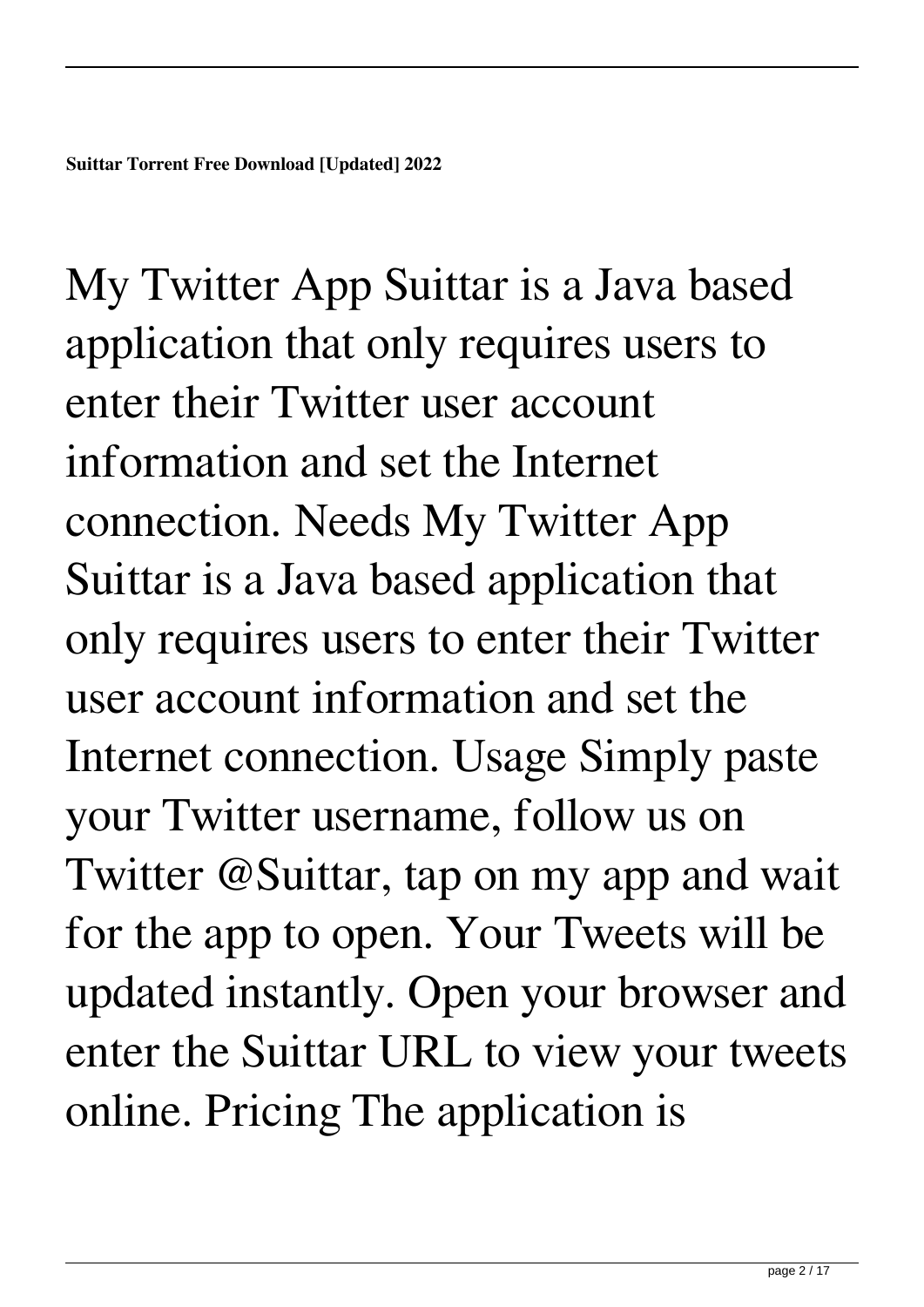#### available free of cost. Suittar Pricing: Free AppCompat Versions Suittar supports Google play Versions 19 and 16 and and above. Development Versions Suittar has been built with Android Studio and as such it has built in support for Gradle in the latest versions of Android Studio. See also Android List of Android

applications External links

Category:Android (operating system) softwareQ: Can I use (int) to cast between the two? Is it safe to cast between the two below in my case where I'm guaranteed that the variable being casted to short or int is always  $0-255$ ? short a =

 $0xA123456$ ; int b = (int)a; A: Is it safe to cast between the two below in my case where I'm guaranteed that the variable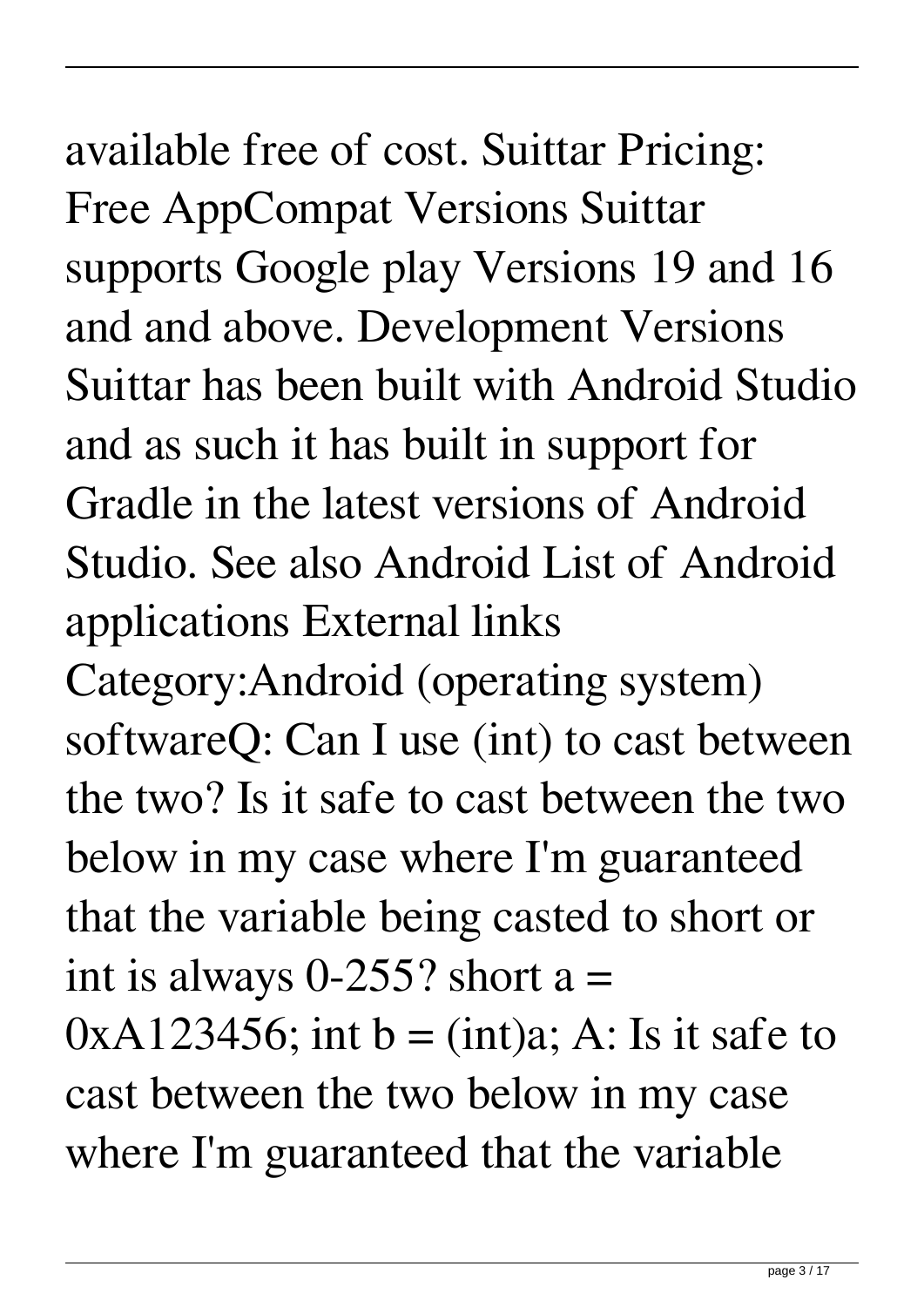being casted to short or int is always 0-255? In your case it is not guaranteed. However, from the C++ FAQ: 3.11 How many values of an int can I safely cast to an int? On a typical implementation the answer is "almost all of them". Most but not all of the values of int are representable as an int, and so the rules for narrowing conversions also apply to this case. The only exceptions are positive and negative zero, the "largest" positive and negative integers, and the special values described in 5.7.2. So, you could safely cast int to short and short to int. Note that C++ specifies that int are exactly 32-bit numbers. Q: Call Python script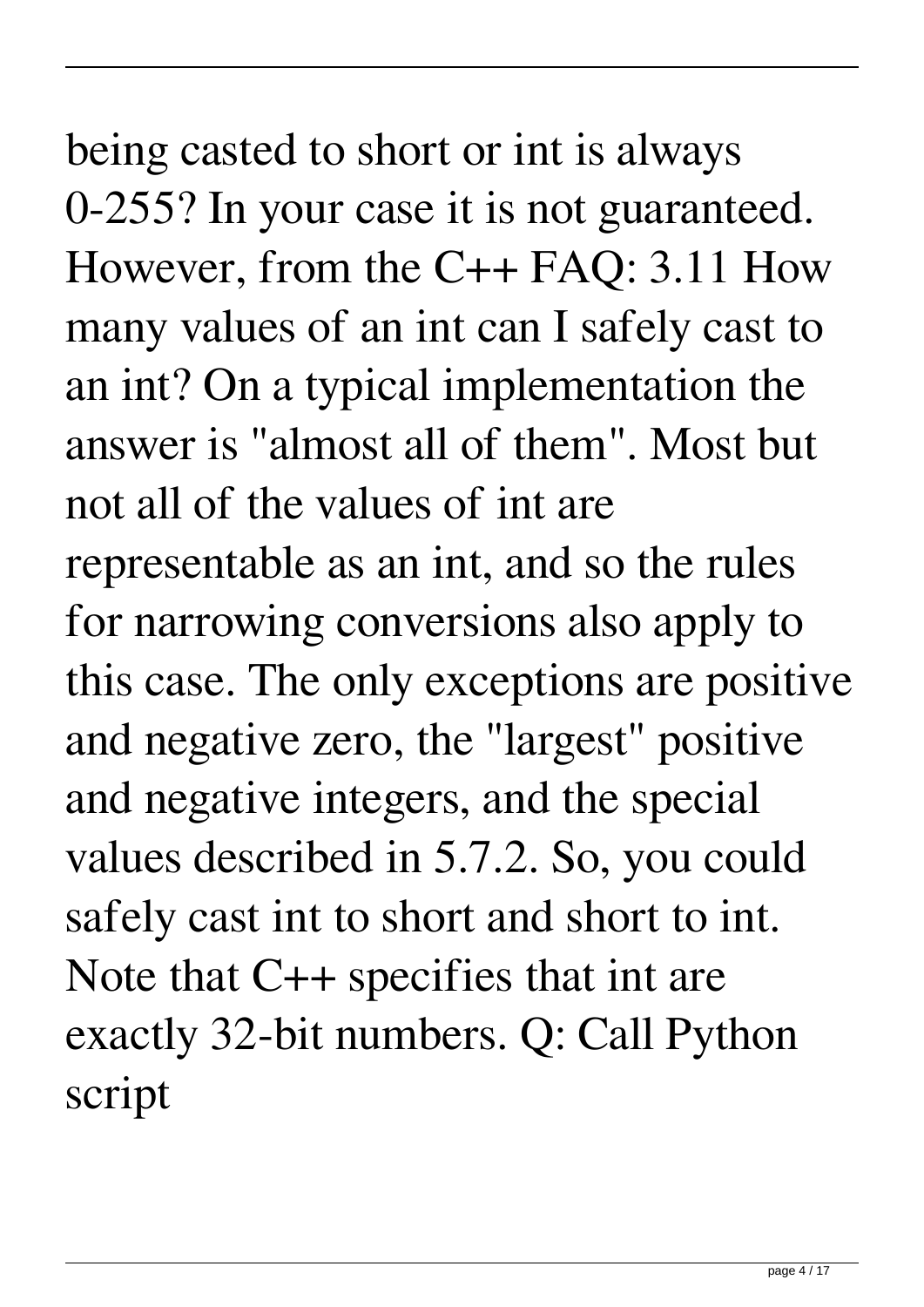This macro will create the URL of your Twitter account and will log you in to your Twitter account automatically. KeyMacro offers a number of features such as text entry of username, text entry of password, checkbox or radio button selection of username, password, and questions, and then it automatically enters the corresponding Twitter details. KeyMacro is Java-based app. It will create the URL of your Twitter account and will log you in to your Twitter account automatically. Twitter is a social networking and microblogging service, enabling its users to send and read other users' messages called tweets. Twitter is a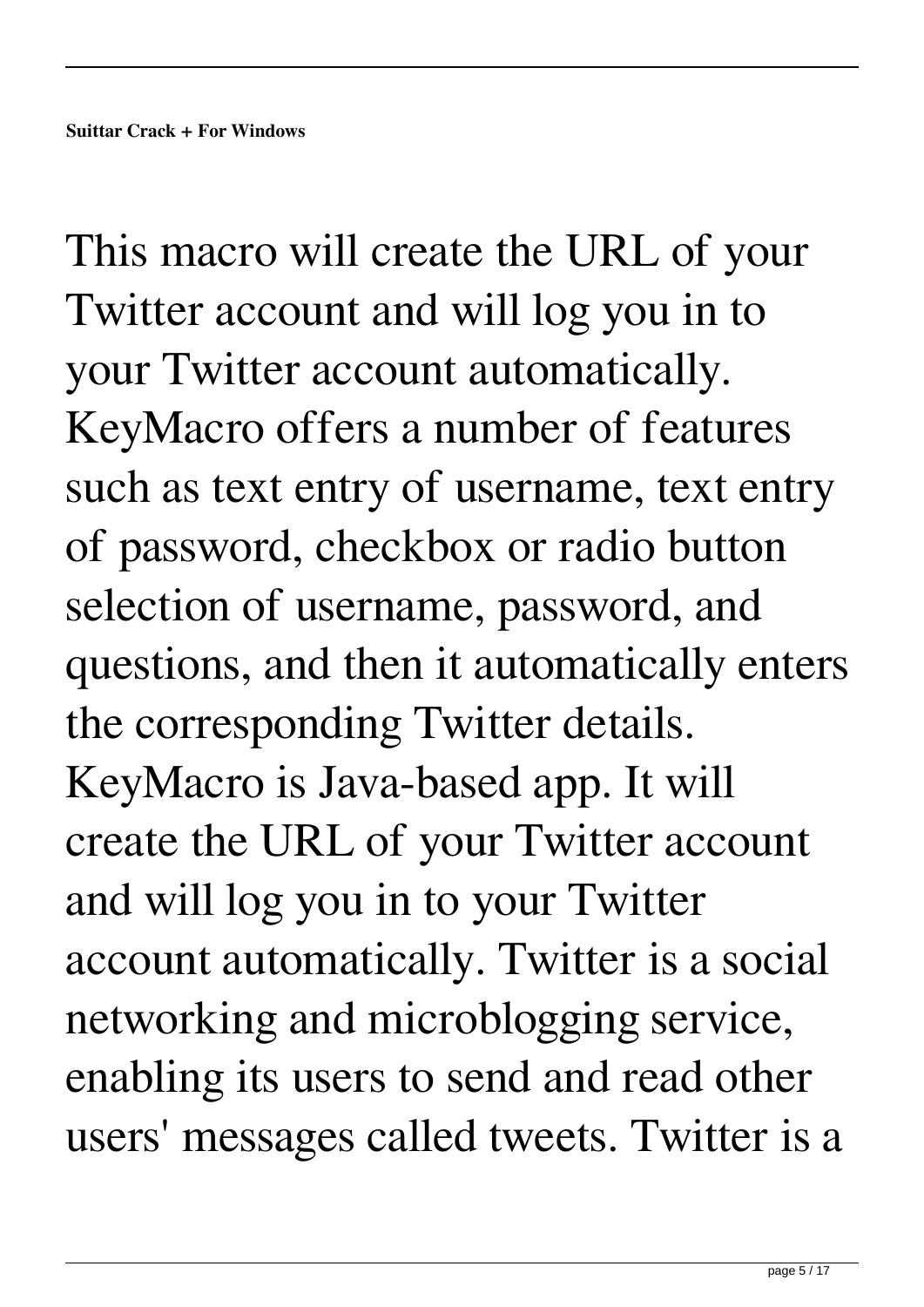# useful social networking service and microblogging tool. keymacro enables

you to easily access your Twitter account without having to go online to the website. keymacro will quickly access your Twitter account, and automatically log you in to it. KEYMACRO lets you access Twitter account, and automatically log you in to it. Koko is an easy to use desktop client application to manage your Twitter account. It is a free client available for Windows and Mac OS. The application displays tweets, mentions, users, lists and a message list. Koko is a web client that supports Twitter. It allows you to access your Twitter account from any computer, tablet or phone. KEYMOUS is a Java based Twitter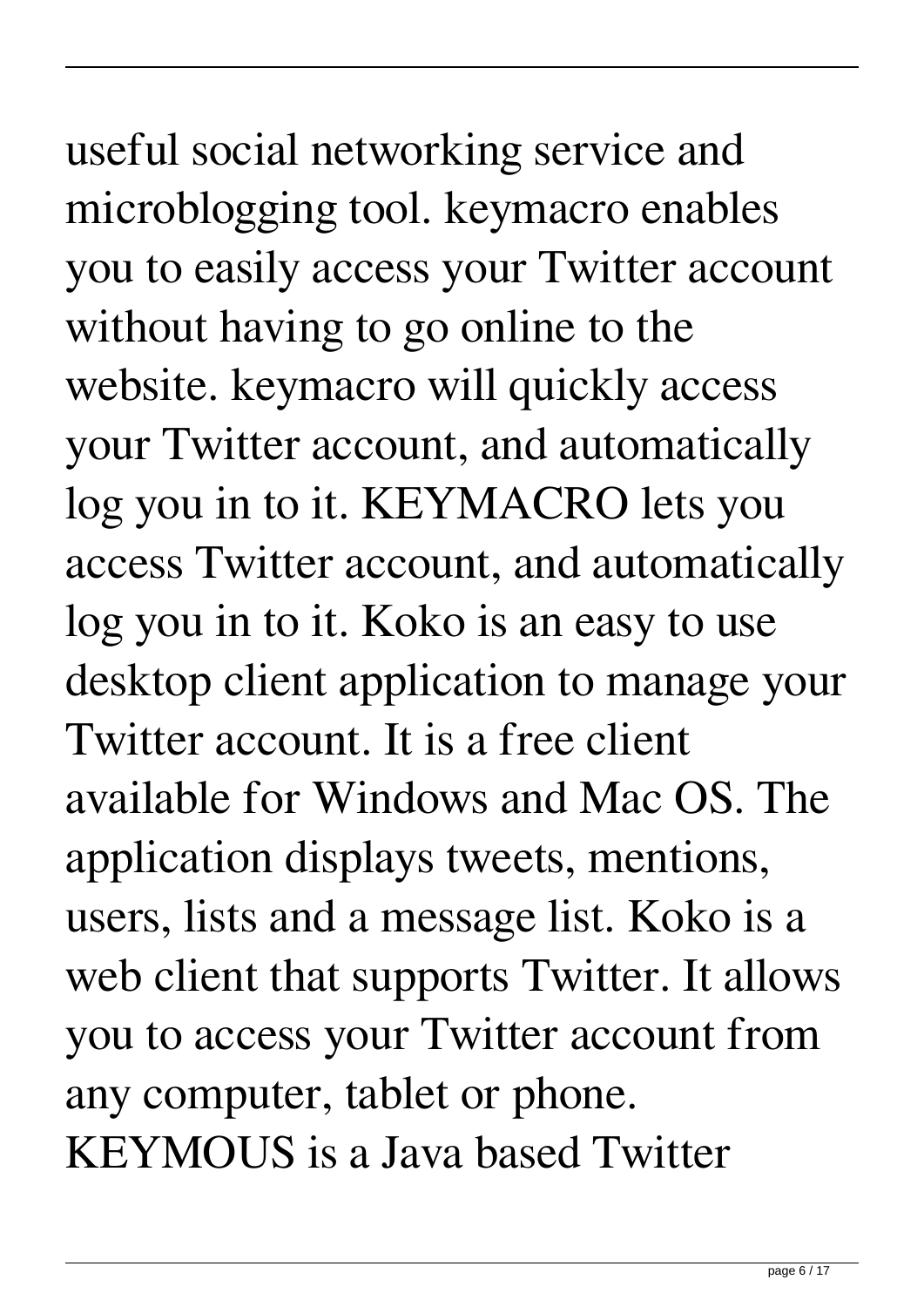### application. Using this app you can get the status of your Twitter account, your replies, your followers, your followers' tweets, favorite and your following.

Twitter is a microblogging service, enabling its users to send and read other users' messages called tweets.

KEYMOUS is a Twitter application. It offers a lot of useful features, including managing your account. KeyMous is a multi-platform Twitter application. It offers a lot of useful features, including managing your account. Kwikey is a webbased Twitter client that offers a lot of useful features. The application allows you to set up your account, follow others, and view their tweets. Kwikey is a Java application that can be run on any web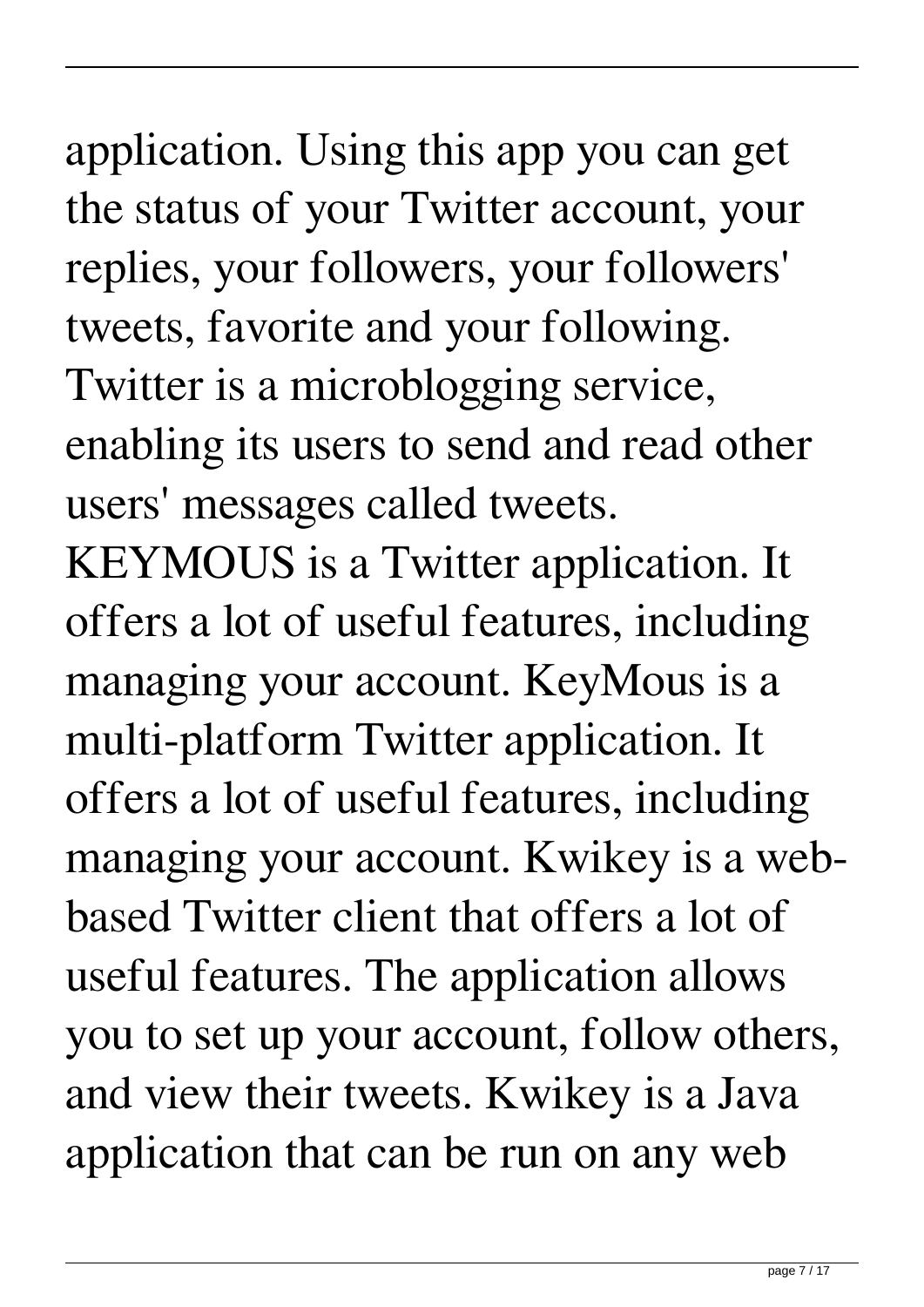server. It allows you to set up your account, follow others, and view their tweets. Kwikey is a web-based Twitter client that offers a lot of useful features. Kwikey is a Java application that can be run on any web server. It allows you to set up your account, follow others, and view their tweets. KeyMacro Description: 81e310abbf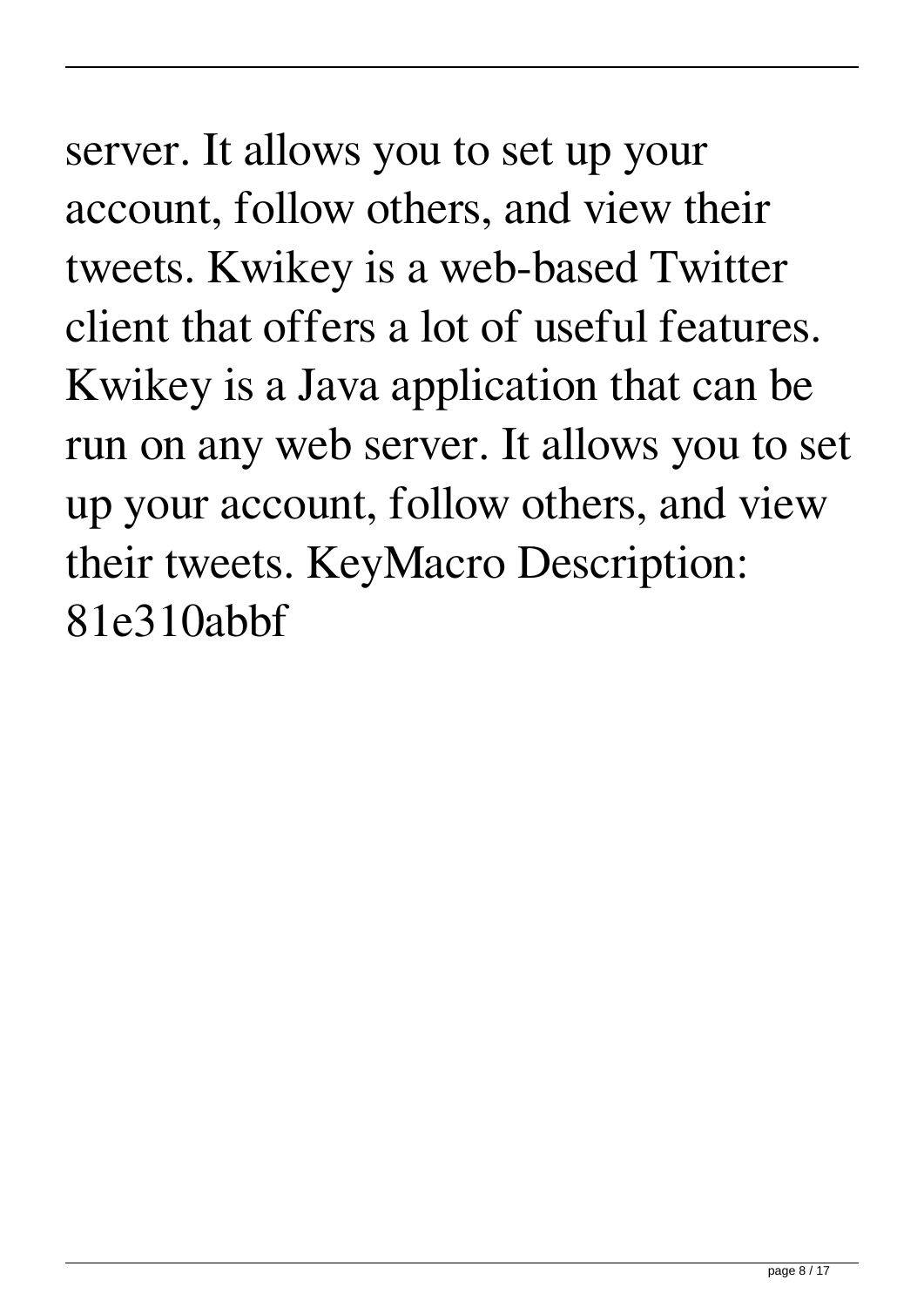Use Suittar to access your Twitter account and handle your tweets. This is a java program, you just need to enter your Twitter username and password. Features: 1. User Account Log in to your Twitter account Display the 'My Timeline' 2. Search Twitter Search tweets on a specific date Search tweets on a specific hashtags Search tweets on a specific tag 3. Twitter user account Add Twitter user account to this application Delete user account 4. Twitter Messages View or export your twitter messages Mark a specific tweet as read Mark a specific tweet as unread 5. Location Where is a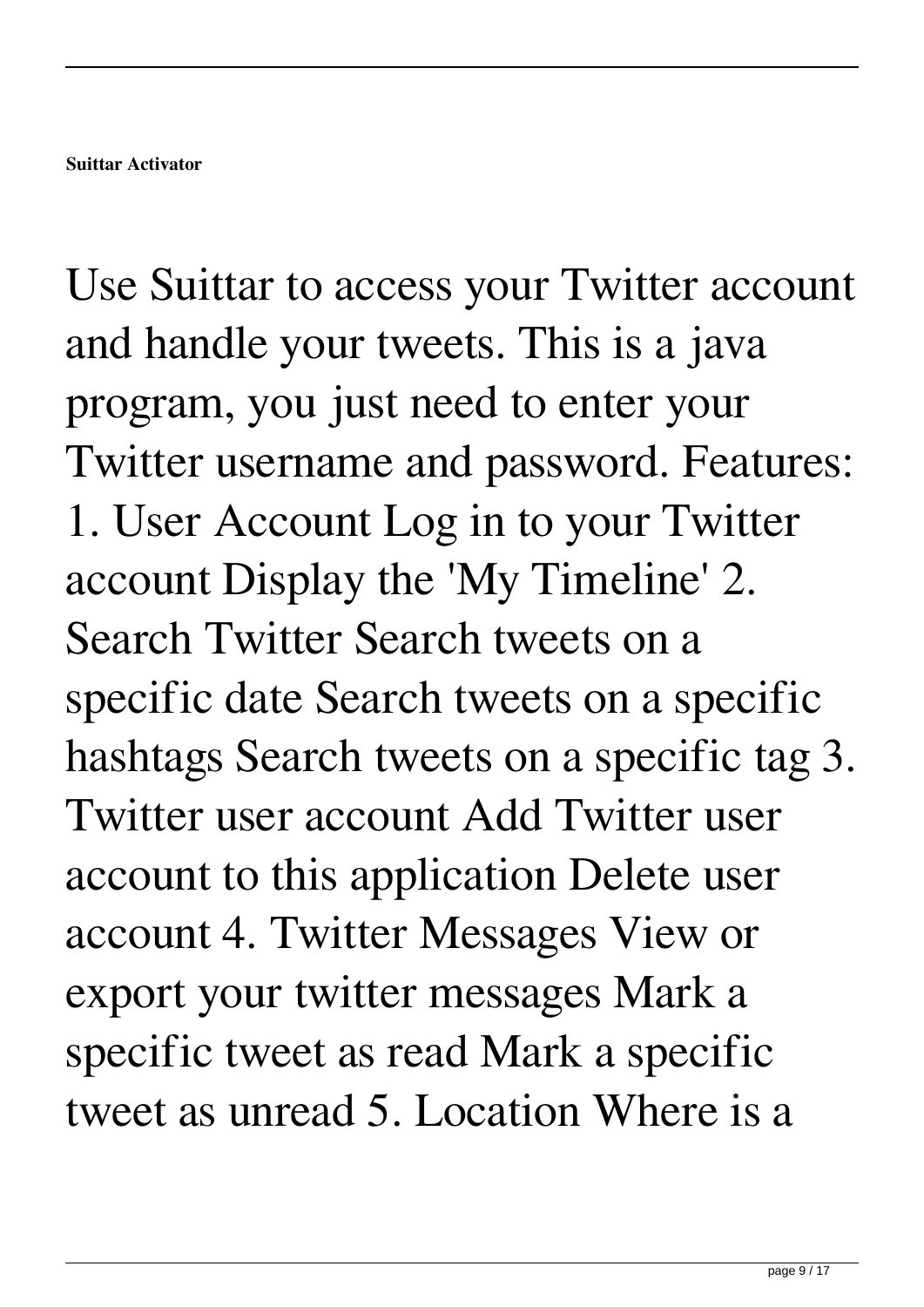#### user located View a map of a user's location 6. YouTube Search Youtube videos View a map of a YouTube video 7. Save image to SD card Save picture to SD card Main Features: Category: Social Networking Suittar is a simple tool that will enable you to easily access your Twiter account without having to go online to the website. Description: This is a java program, you just need to enter your Twitter username and password. Twitter is a social networking and microblogging service, enabling its users to send and read other users' messages called tweets. Features: Log in to your Twitter account Display the 'My Timeline' Search Twitter Search tweets

on a specific date Search tweets on a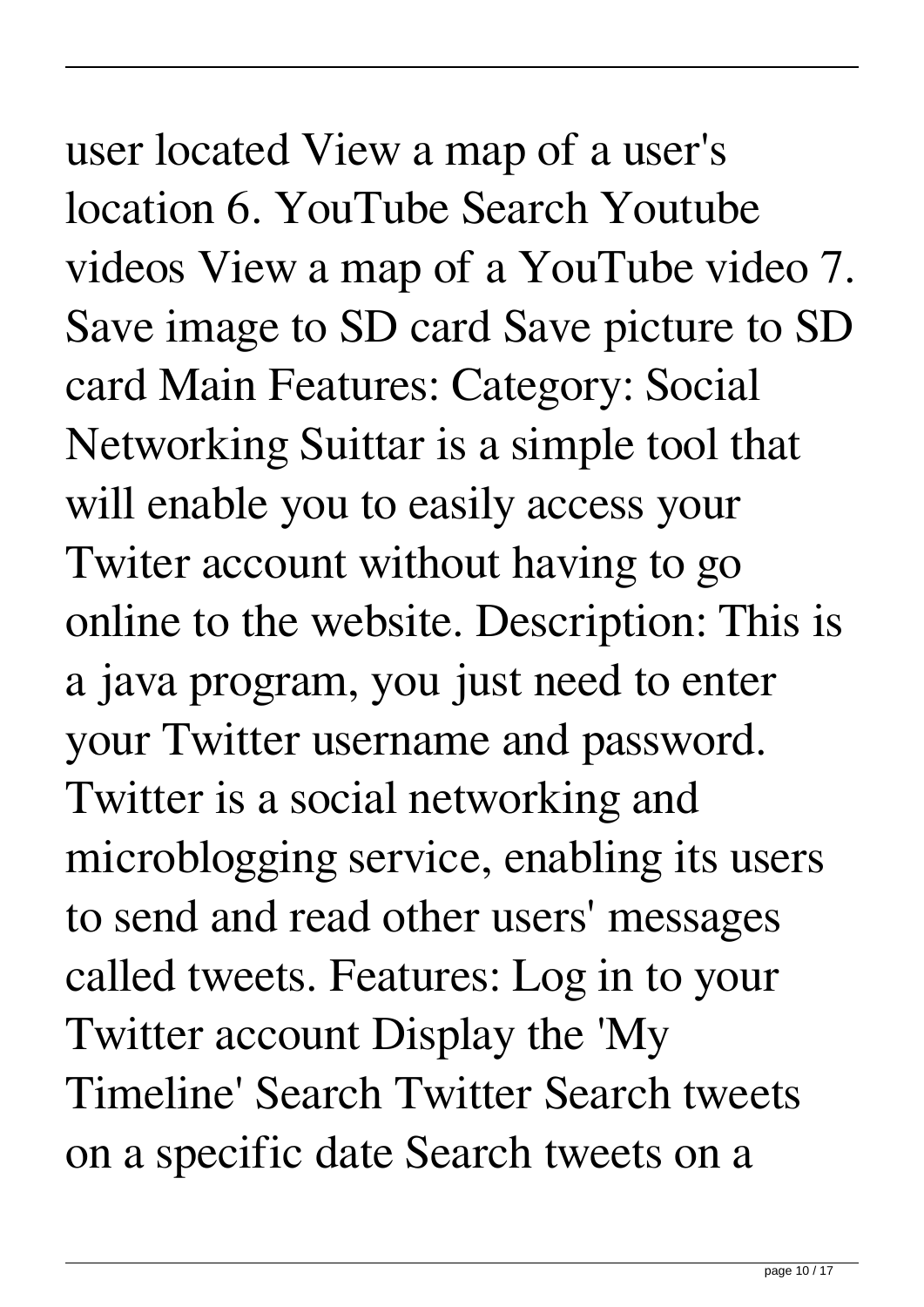#### specific hashtags Search tweets on a specific tag Add Twitter user account to this application Delete user account View or export your twitter messages Mark a specific tweet as read Mark a specific tweet as unread View or export your Twitter messages View or export your twitter messages View or export your twitter messages View or export your twitter messages View or export your twitter messages View or export your

twitter messages View or export your twitter messages View or export your twitter messages View or export your twitter messages View or export your twitter messages View or export your Twitter messages View or export your Twitter messages View or export your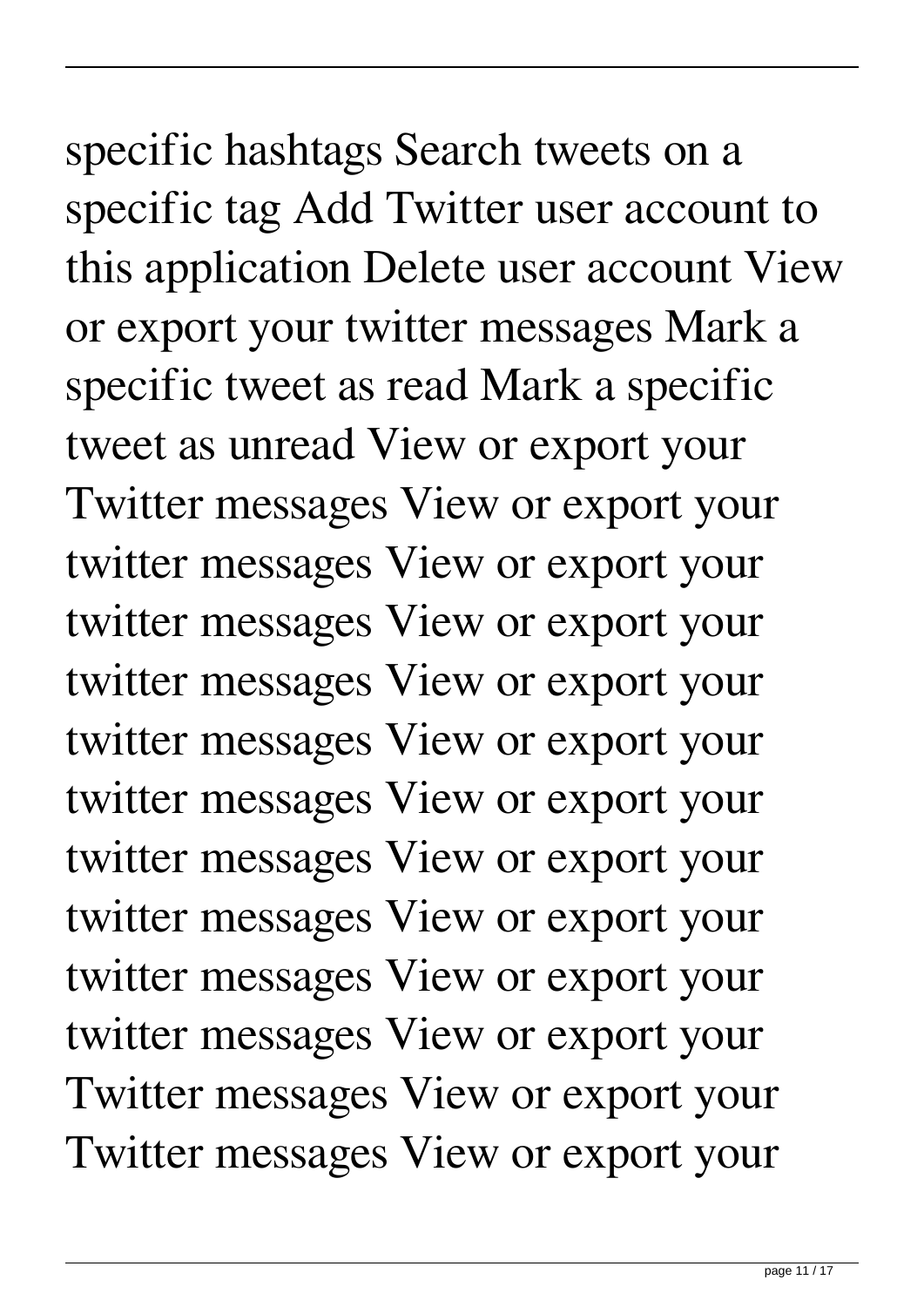Twitter messages View or export your Twitter messages View or export your Twitter messages View or export your Twitter messages View or export your Twitter messages View or export your Twitter messages View or export your Twitter messages View or export your Twitter messages View or export your Twitter messages View or

**What's New In Suittar?**

Suittar is a simple tool that will enable you to easily access your Twiter account without having to go online to the website. Suitar is a Java based application that only requires users to enter their Twitter user account information and set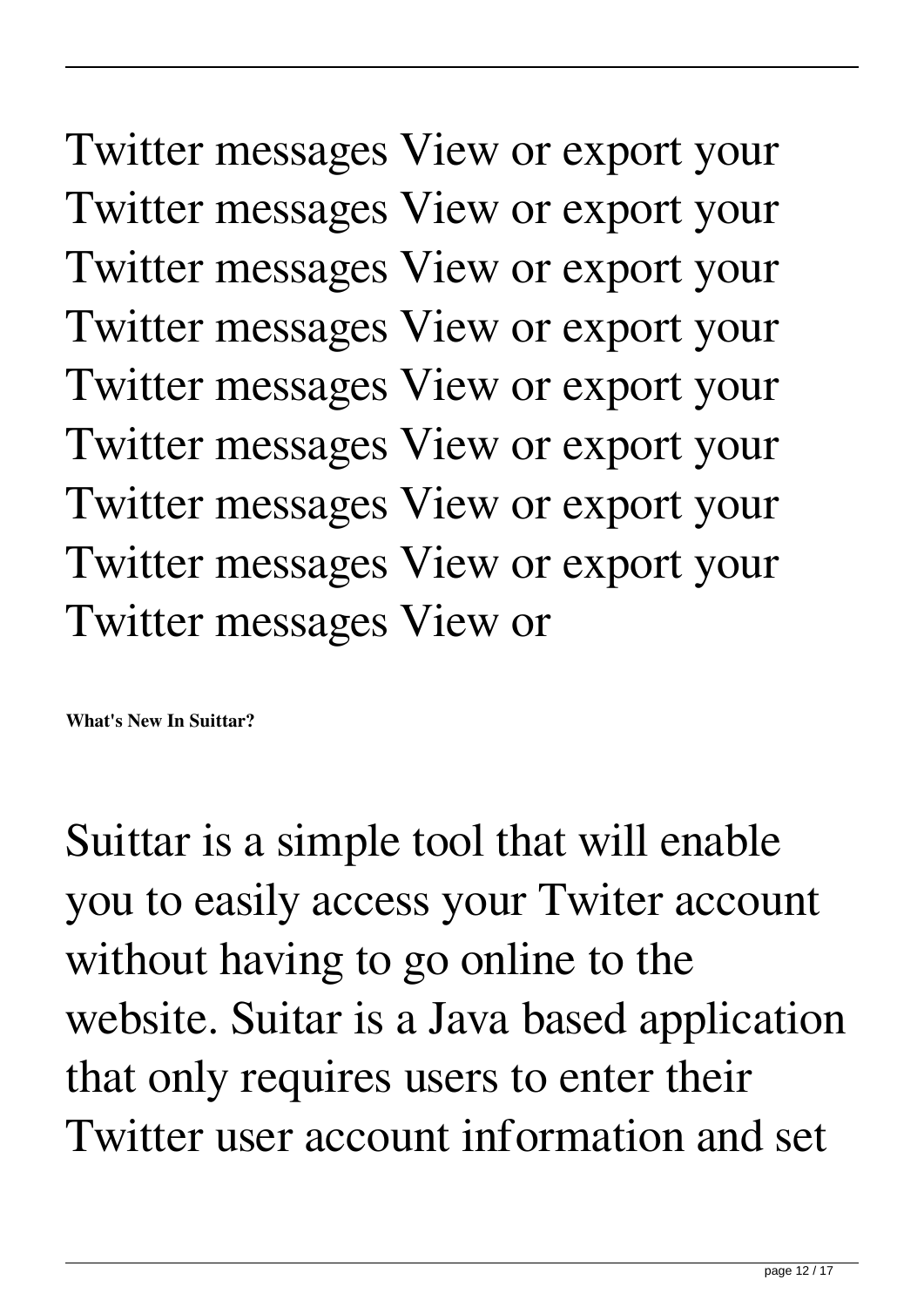the Internet connection. Suitar is a Java based application that only requires users to enter their Twitter user account information and set the Internet connection. XCalculator is a simple calculator written in Java that includes basic operations for addition, subtraction, multiplication, and division. It also includes some functions that are helpful in finance and other fields. XCalculator is a simple calculator written in Java that includes basic operations for addition, subtraction, multiplication, and division. It also includes some functions that are helpful in finance and other fields. Eudora is a freeware email program for the Windows platform. It's one of the most powerful email programs, but also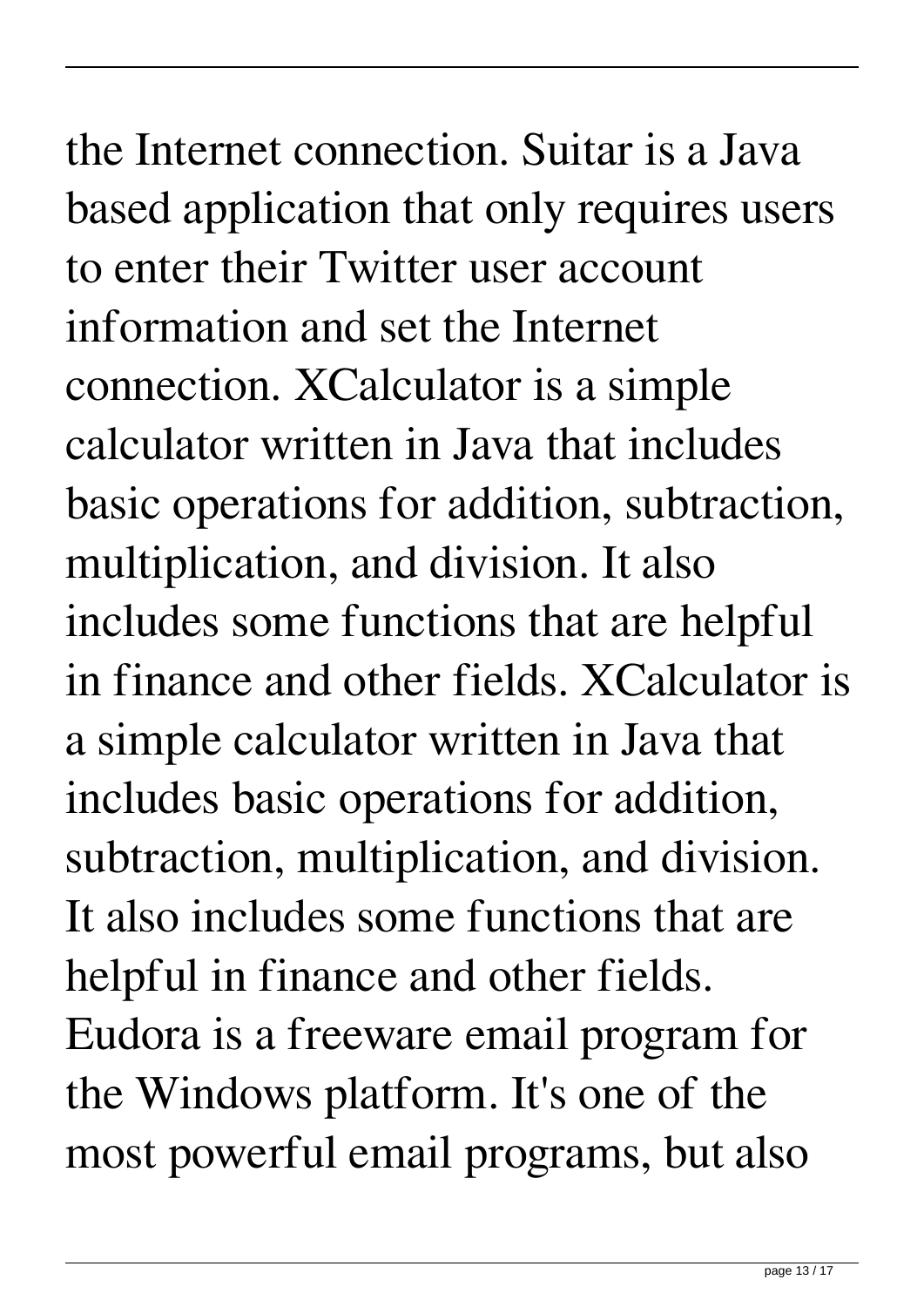## one of the most complicated, with many features that may confuse users. Eudora is a freeware email program for the Windows platform. It's one of the most

powerful email programs, but also one of the most complicated, with many features that may confuse users. Eudora is a freeware email program for the Windows platform. It's one of the most powerful email programs, but also one of the most complicated, with many features that may confuse users. Eudora is a freeware email program for the Windows platform. It's one of the most powerful email programs, but also one of the most complicated, with many features that may confuse users. Eudora is a freeware email program for the Windows platform. It's one of the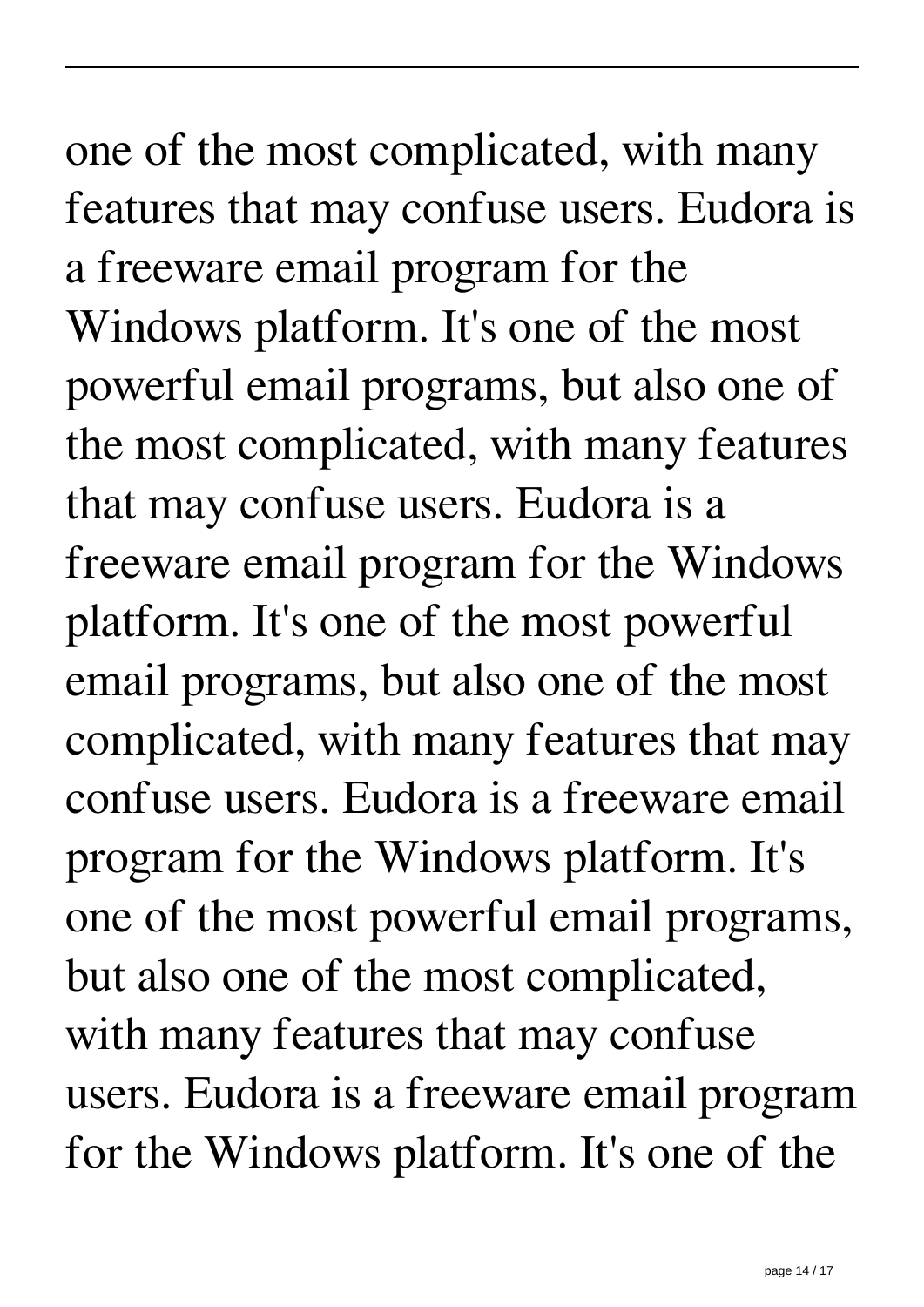# most powerful email programs, but also one of the most complicated, with many

features that may confuse users. Eudora is a freeware email program for the Windows platform. It's one of the most powerful email programs, but also one of the most complicated, with many features that may confuse users. Eudora is a freeware email program for the Windows platform. It's one of the most powerful email programs, but also one of the most complicated, with many features that may confuse users. Eudora is a freeware email program for the Windows platform. It's one of the most powerful email programs, but also one of the most complicated, with many features that may confuse users. Eudora is a freeware email program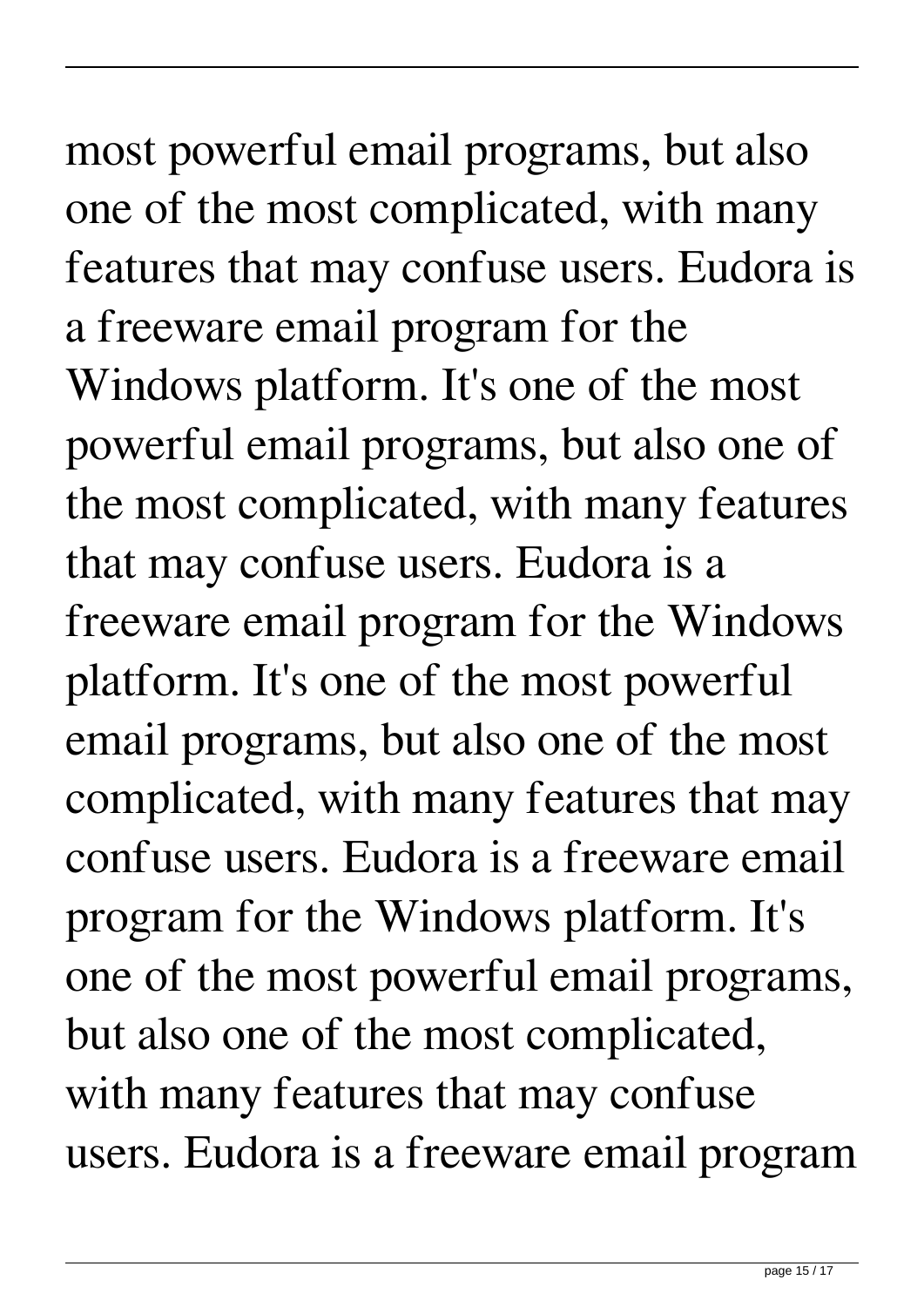#### for the Windows platform. It's one of the most powerful email programs, but also one of the most complicated, with many features that may confuse users. Eudora is a freeware email program for the Windows platform. It's one of the most powerful email programs, but also one of the most complicated, with many features that may confuse users. Eudora is a freeware email program for the Windows platform. It